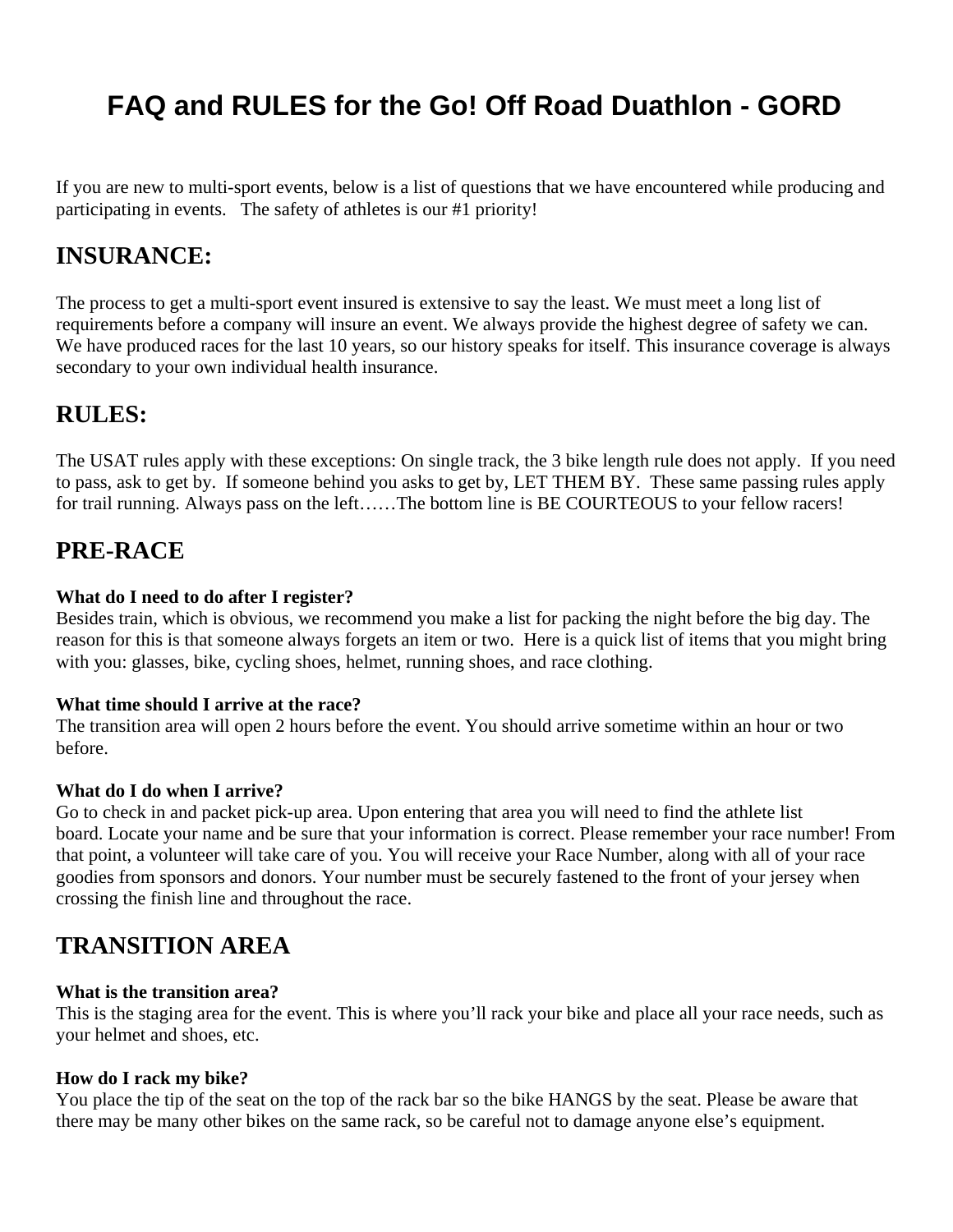### **Will my bike be secure?**

Yes. We have staff and volunteers in the transition area. Only participants are allowed in the transition area. Of course, if someone wants something bad enough they will get it. There are hundreds of races throughout the country on any given weekend and very few cases of bikes being taken.

### **What should I use in the Transition area?**

Most athletes will use a small towel to place their items on; this will go below your bike. You can put anything you need on that towel.

### **What should I do in the transition area before the race?**

You need to study the maps of the course and get a clear picture on where you are in the transition area. Look for run in/out and bike in/out out chutes.

### **Can I ride in the transition area?**

No, you may not ride in the transition area. You must walk your bike completely over the line before you can mount. You must dismount before the line and then walk back to your spot on the rack. Your helmet must be buckled before you mount, and must remain buckled until you are off the bike.

### **When will I know what to do before the race?**

If you are not sure what to do, either ask a race staff member, or ask another more experienced racer.

# **MOUNTAIN BIKE**

You must wear your helmet at all times. No helmet, no race. Remember - YOU are responsible for knowing the course and not anyone else.

### **What should I wear?**

Be prepared for any kind of weather, then wear what is comfortable to you.

### **Can I wear IPOD, MP3 Players, headphones on the bike or run course?**

Absolutely not! Not at any time during the race. You must be aware of your surroundings at all times and wearing a musical device is a large distraction that is dangerous not only for you but for others as well.

### **Can I have a friend hand me a bottle or food while racing on the course?**

No. No outside assistance allowed.

### **What if I have technical problems on the bike?**

You may not get any outside help. You must fix the bike yourself. If a race provides a mechanical tent they may only assist you. If your bike cannot be fixed, either continue on with your bike, or get to the next course Marshall and let them know you are dropping out of the race.

### **Are there aid stations on the bike?**

Not on a course of this length. If you or another rider are badly injured and need immediate medical attention, get help right away. Call 911 if you have a cell phone in your gear, or ask a race volunteer to do so.

### **How will I know where to go?**

Again, it is the athletes' responsibility to know the course, you should have a map from the online maps provided on the website, or at pre-race packet pickup. The course will be marked with chalk, paint, cones, volunteers, signs, etc.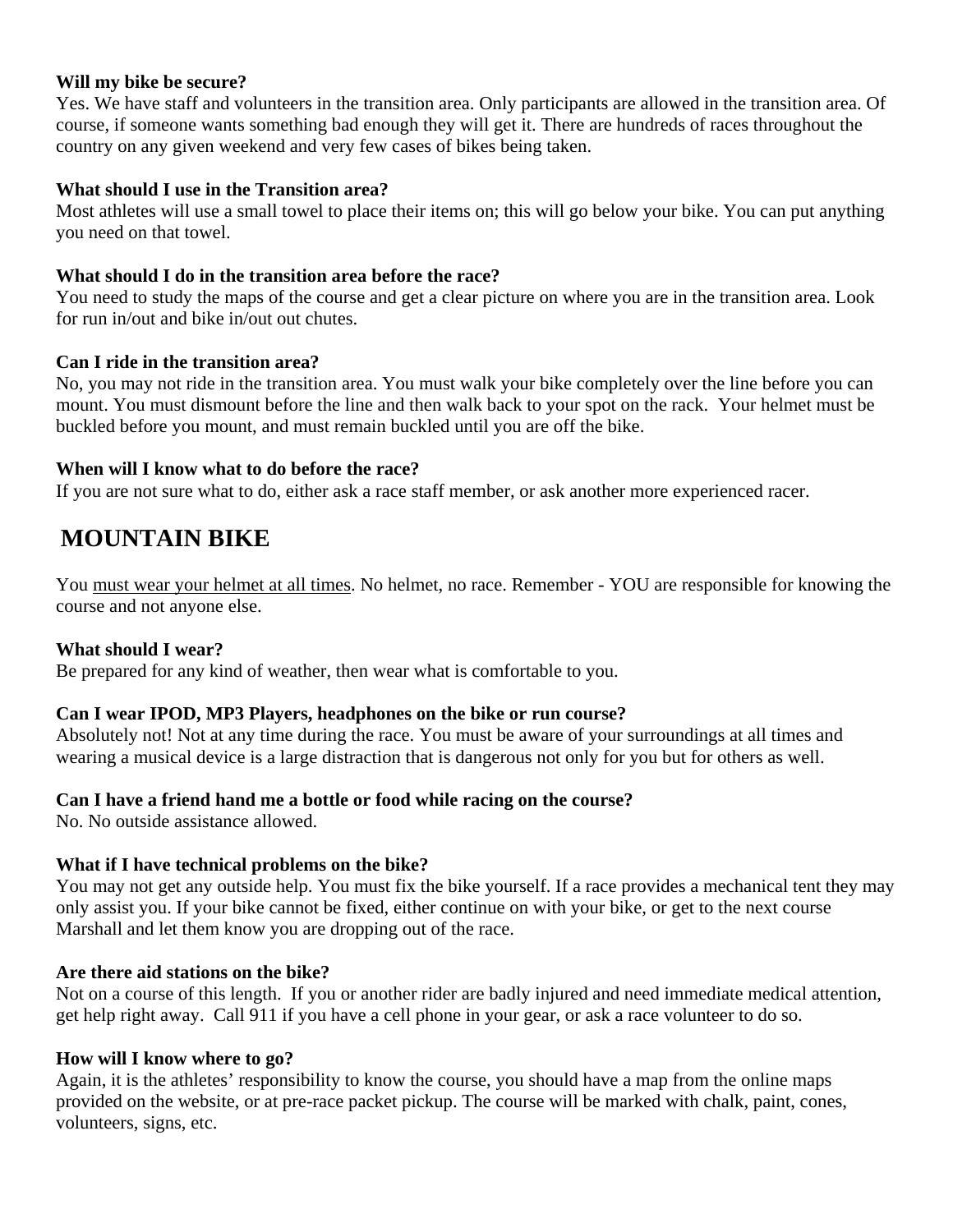# **Can I use a speedometer on the bike course?**

Yes

# **Can I use a cyclo cross bike on a mountain bike course?**

No, nor can you use a road bike. This is a mountain bike course. The rule is MOUNTAIN BIKES ONLY.

### **Are there portapotties out on the bike course?**

Not on a course this short.

### **Will the course be closed to traffic?**

Although this event has been posted at the park entrances, this course is open to the public, and you may encounter other hikers, bikers or even horses. In this day and age even closed courses have had incidents so always pay attention out there!

# **What do I do if I go off course?**

You need to turn back around and go back on the course the exact same way you went off. If you cut the course in any way heading back on course you will be disqualified. There will be no time adjustment. Again, its your responsibility to know the course.

# **TRAIL RUN**

### **Where do I put on my running shoes?**

This is typically takes place in the bike rack area, however, there are usually port-a-potties in the vicinity of the transition area if you need to change.

# **What should I wear?**

Same as the bike question, it's up to you.

### **What do I do when I am ready to run?**

You will head out on the run-out chute. It will be clearly marked.

### **Are there aid stations on the run course?**

No, not on a course this short

### **Are there water stations on the run course?**

Yes...And No. There will not be water stations out on the race course. There will be water and HEED electrolyte sports drink in cups at the TA.

### **How will I know where to go?**

Again, it is your responsibility to know the course. The course will be marked with cones, chalk, flagging, chutes, signs, arrows, etc.

# **What if I get into trouble out there?**

Most volunteers will be able to either assist you or get you to EMS. Race marshals on the course will have communication to race officials as well as EMS.

# **Can I have a family member or friend run with me?**

No. This event is a test of the human spirit, a test of the individual only and is to be completed without outside assistance in any fashion, which includes running with you.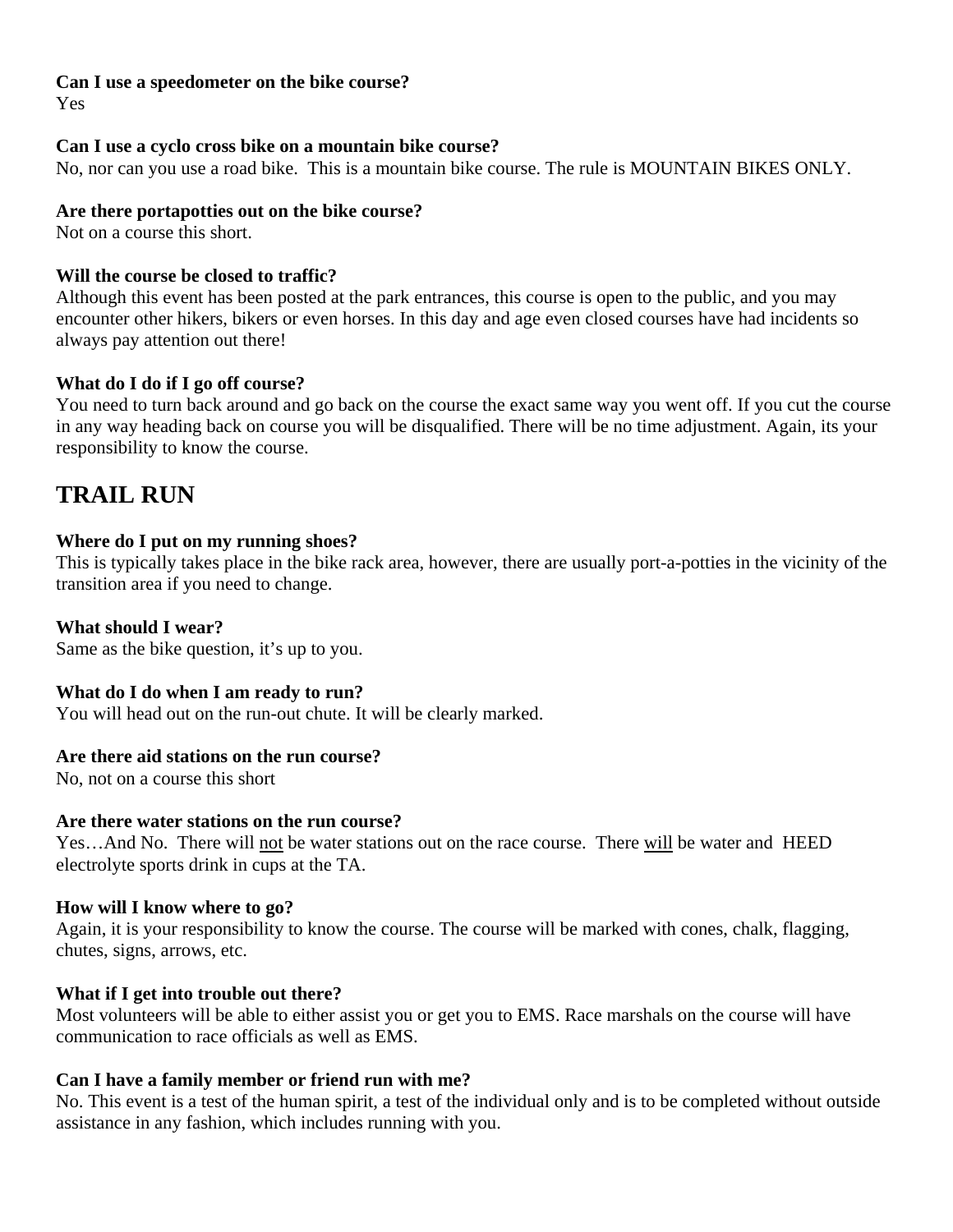# **MISC.**

# **Can I have a family member hand be a water bottle or food?**

No outside assistance allowed.

# **Can I use a heart rate monitor or pacing device during the run?**

These items are worn on the wrist and are allowed.

# **What do I do when I cross the finish line**?

Volunteers will make sure they have your Race Number correct, then you may proceed to the race headquarters area for refreshments. There will be ice cold water and HEED electrolyte fluids and a variety of snacks. It's up to you what you do at this point The event will have a prize drawing before the awards ceremony. This will not begin until the last finisher crosses the finish line.

# **How do I get my results?**

There are preliminary results posted in the results area near the refreshments. The final official results will be posted on the website usually by the Wednesday following an event.

# **Why is my time not in the results?**

These are athletes that have slipped through the registration process without providing an age, or better yet, the wrong age, or sex. This is a common problem and can be prevented if you fill out every part of the registration and double-check the athlete list board to be sure all the information is correct. If its not, find an individual from check-in to assist you.

# **Why is one of my splits missing?**

This can happen for any number of reasons. If you came across the line with a number of other racers, it is possible that your number was missed. Please insure that timers can see your race number as you enter and exit the course. We do our best, but if this occurs, please don't let it ruin your experience.

# **What do I do if I was in the top three in my age group?**

You must be present in order to receive your award. We will, under no circumstances, mail your award. Sorry, but we have tried it, and have decided we just can't do it.

# **What if I left after the race and found out later I placed in my age group winning an award?**

First off, congratulations! We do not mail awards for any reason. You must be present to get your award.

# **What if I can't race or the race is cancelled?**

We will refund half your entry fee until February  $28<sup>th</sup>$ . There will be no refunds of any kind after February  $28<sup>th</sup>$ . The event will go on rain or shine unless circumstances beyond our control dictate otherwise. Again, there will be NO REFUNDS after February 28<sup>th</sup>.

# **RELAY TEAMS**

# **How many people for a relay team?**

Two people. One to do the running, and the other to ride the mountain bike. If your runner is unable to run the second leg, the biker may do so for them.

# **How do we "pass the baton" to our team mate?**

Obviously, there is no baton, but what you must do is actually touch your team mate where your bike is racked.